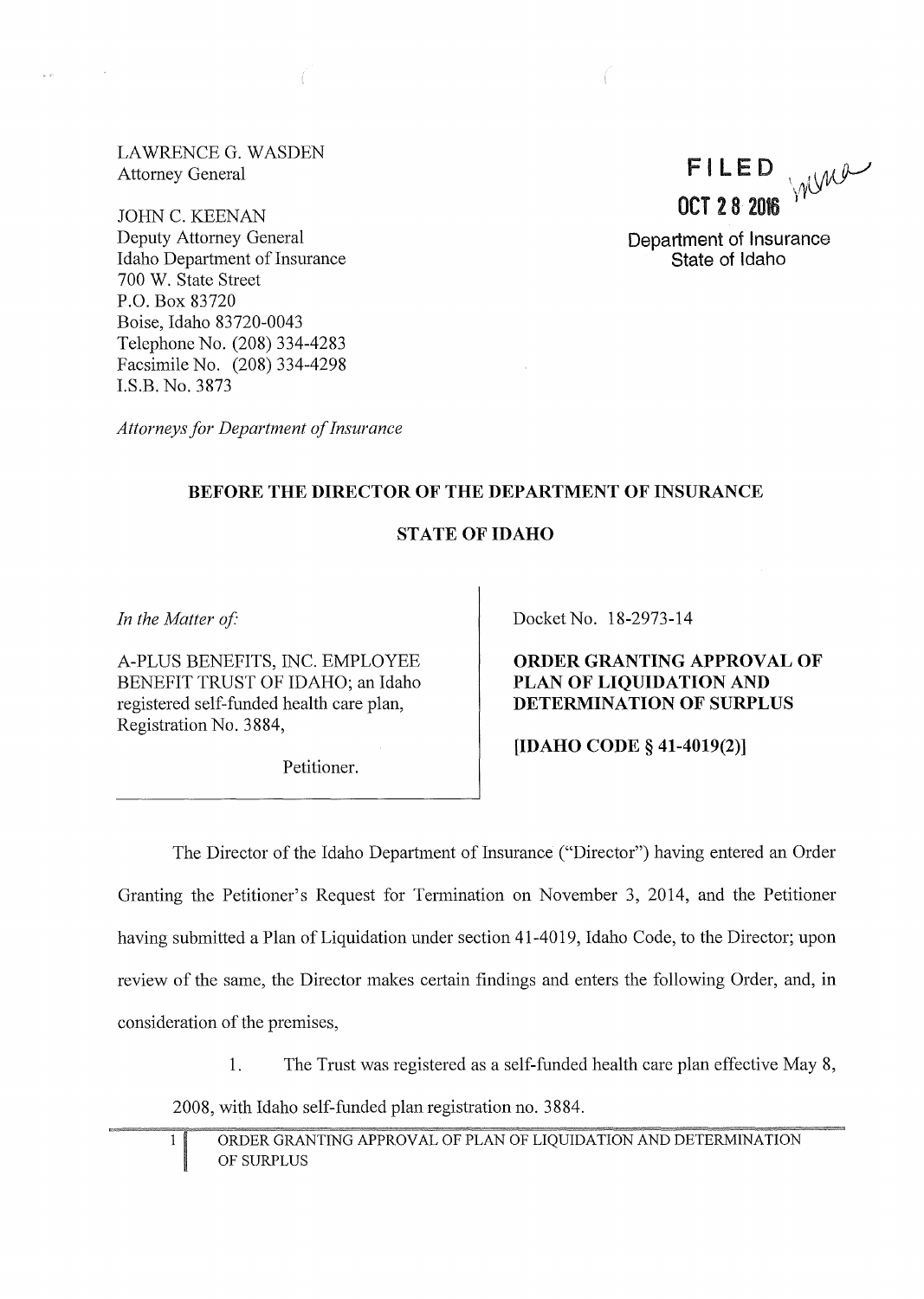2. That, on January 30, 2014, the Trust filed with the Director a request for termination of said self-funded plan in accordance with section 41-4018, Idaho Code, with an effective date of March 31, 2014.

3. The grounds for termination of said Trust are based on the Trust's request for termination filed on January 30, 2014, in accordance with section  $41-4018(1)$ , Idaho Code.

4. An Order of Termination was entered on November 3, 2014, with an effective date of March 31, 2014.

5. The Trust filed with the Department a proposed Plan of Liquidation in accordance with section 41-4019, Idaho Code.

6. The Director finds that the Plan of Liquidation was fair and equitable to all persons having a pecuniary interest in the trust fund;

7. The Director further finds all claims and charges against the Trust have been disposed; and,

8. The Director further finds that, pursuant to section 41-4019, Idaho Code, more than two (2) years after termination of the Trust having occurred, there exists a surplus of funds.

Therefore, the Director hereby enters the following Order:

**IT IS HEREBY ORDERED** that the Plan of Liquidation as submitted by the Petitioner is fair and equitable to all persons having a pecuniary interest in the Trust and is hereby APPROVED; and,

 $\sim$ 

 $\sim 10^{-1}$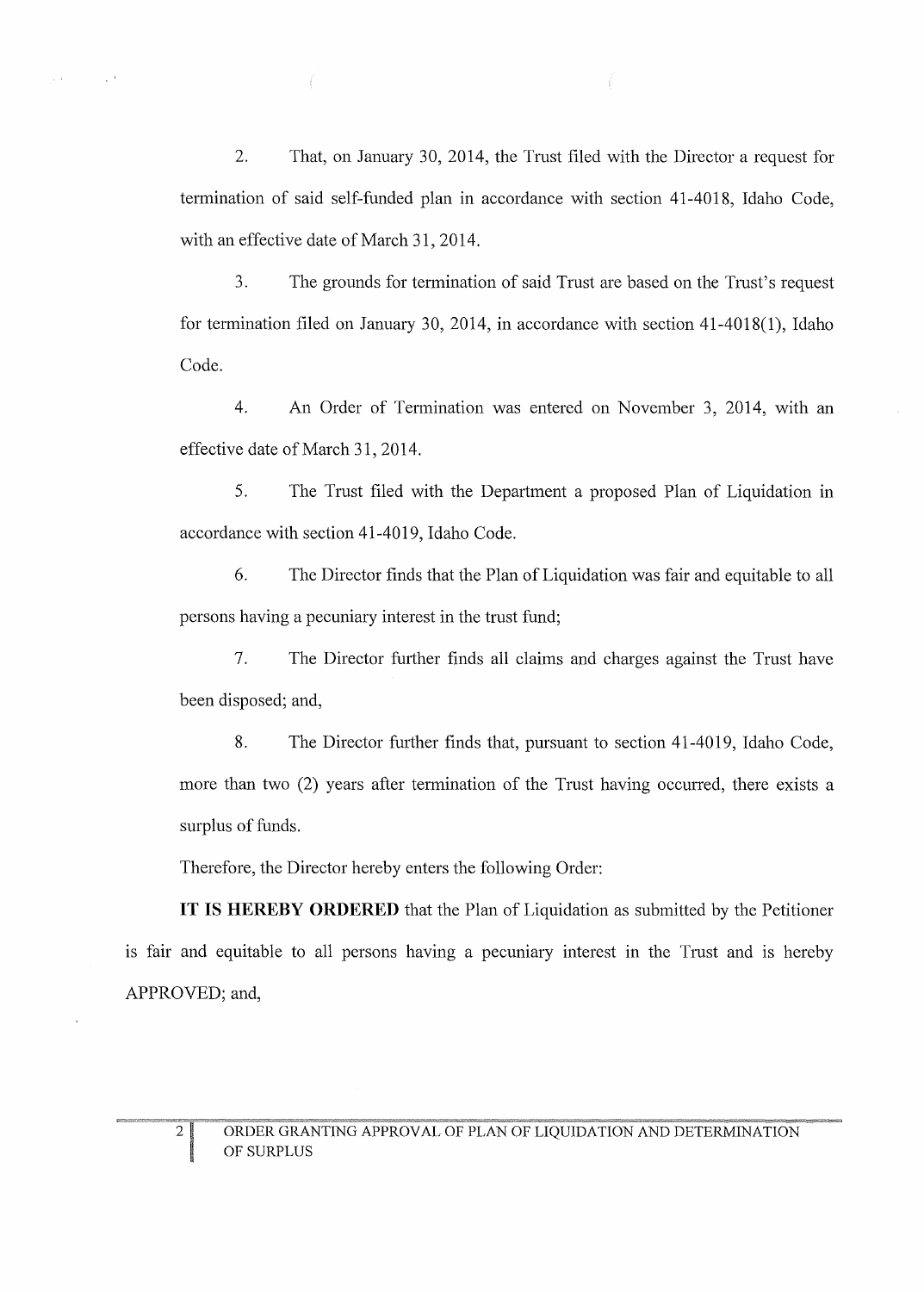IT IS **FURTHER ORDERED** that any balance remaining after payment or adequate provision of all claims and charges against the Trust fund shall be disposed in accordance with the approved Plan of Liquidation.

### IT IS SO **ORDERED.**

 $\mathbf{r}$ 

 $\text{DATED this } 27^{\text{to}}$ day  $\text{Cefsler}$ , 2016.

# IDAHO DEPARTMENT OF INSURANCE

 $by \angle$ DEAN L. Influeen

Director